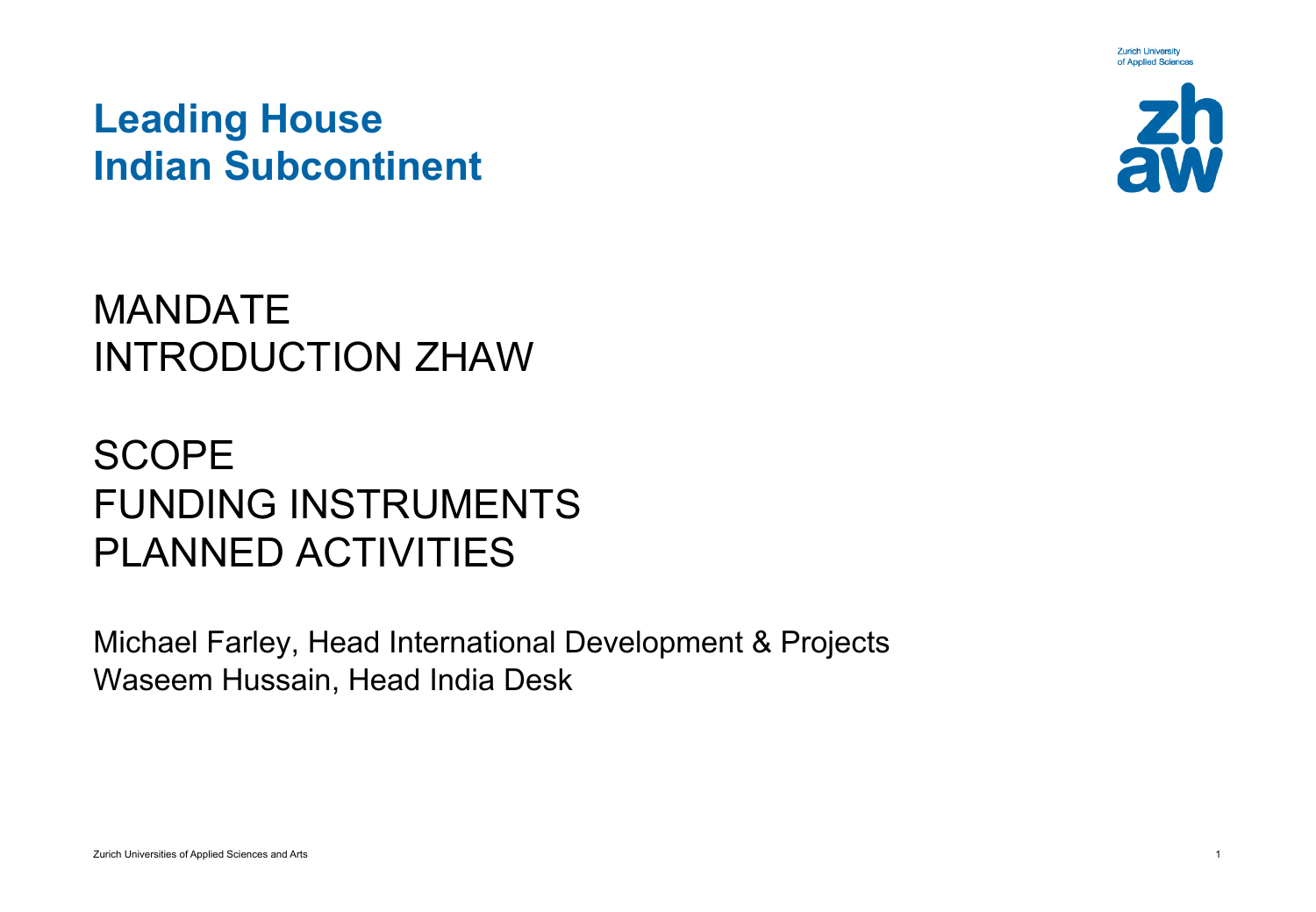**Zurich University** of Applied Sciences

#### **Leading House Indian Subcontinent**



# MANDATE

- In 2017, the State Secretariat for Education, Research and Innovation (SERI) commissioned ZHAW as the Leading House to manage **research collaboration with partner institutions in the Indian Subcontinent region**
- The region includes Afghanistan, Bangladesh, Bhutan, India, Iran, Maldives, Nepal, Pakistan and Sri Lanka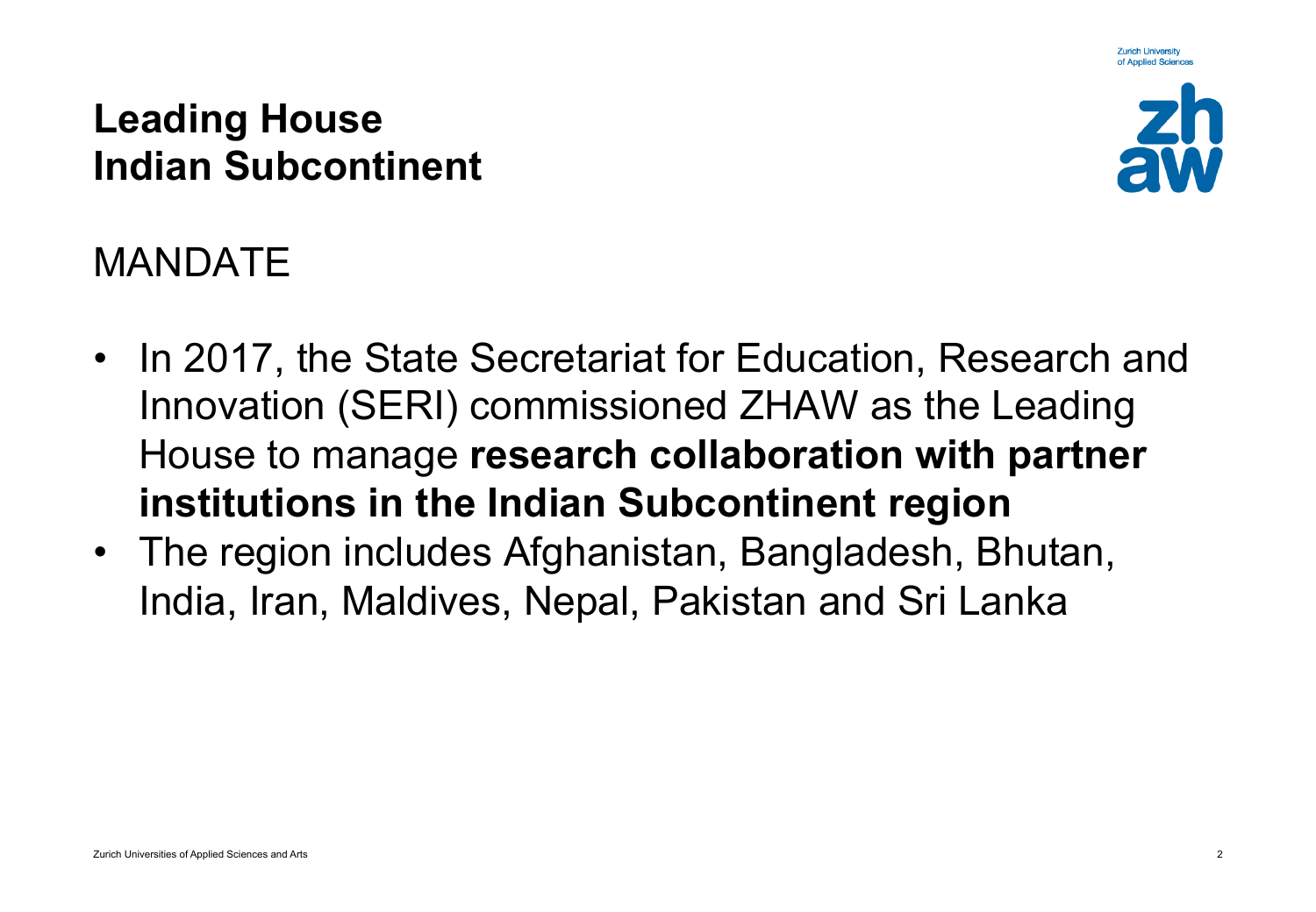# INTRODUCTION ZHAW



Kanton Zug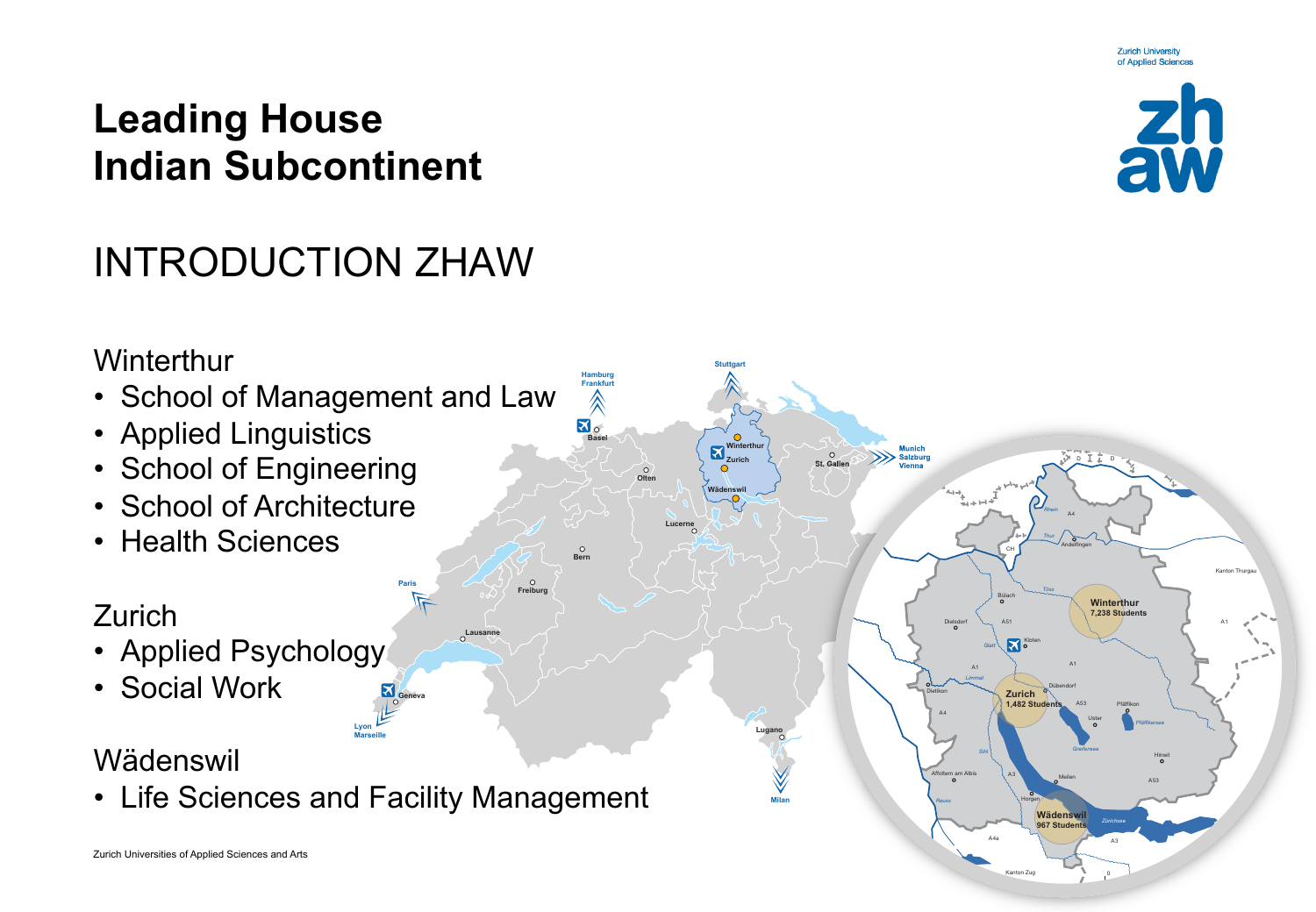**Zurich University** of Applied Science

#### **Leading House Indian Subcontinent**



SCOPE

- All scientists of Swiss **federal and cantonal universities**, **universities of applied sciences** and **universities of teachers' education**, as well as **public research institutions** are eligible to apply.
- Calls will be open for activities in **all scientific disciplines and fields of research**
- Financing instruments are complementary to those of the Swiss National Science Foundation (SNSF)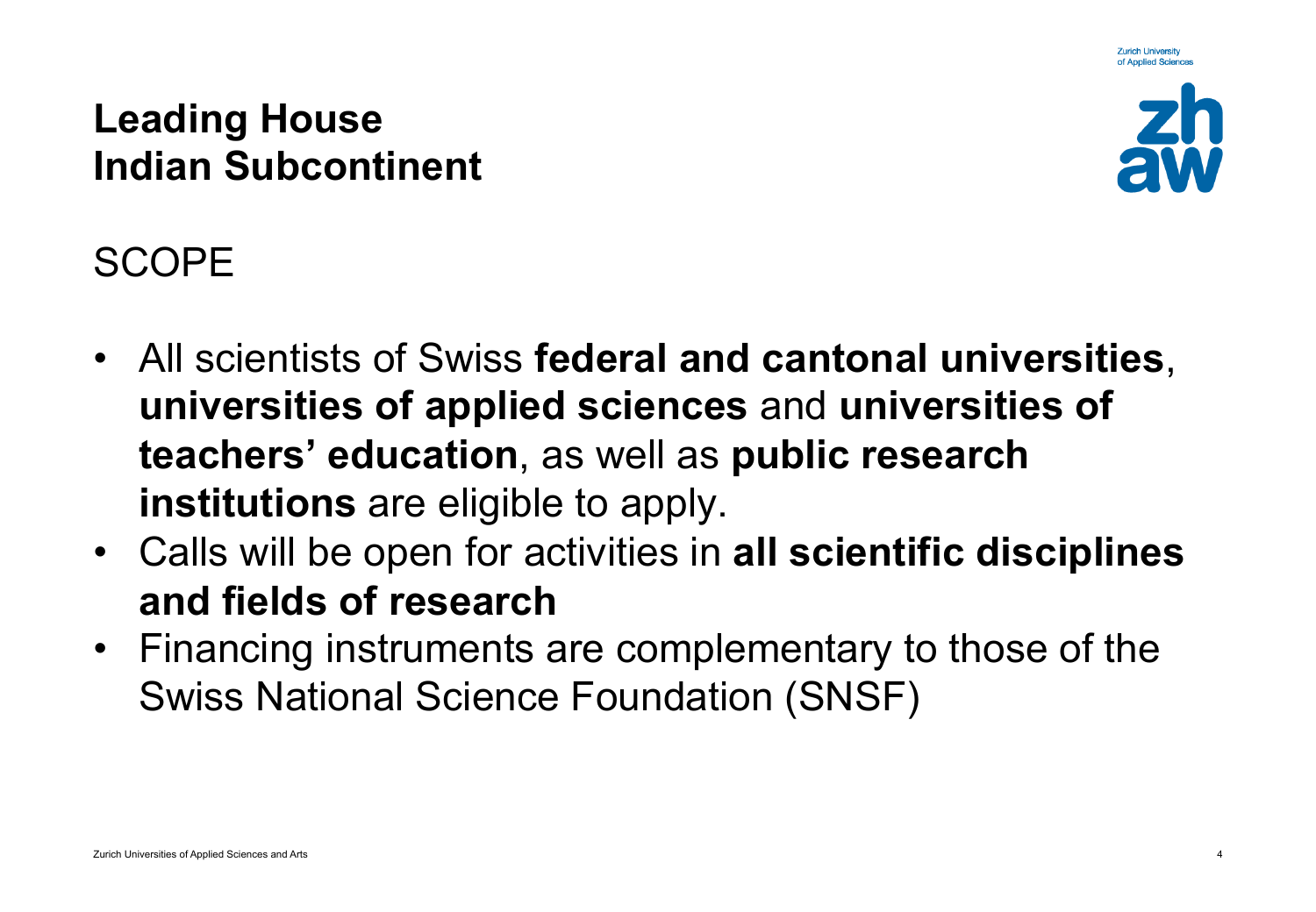

**Zurich University** of Applied Sciences

## FINANCING INSTRUMENTS – OVERVIEW

Financing instruments are available for

- Research
- Exploratory funding
- Mobility
- Innovation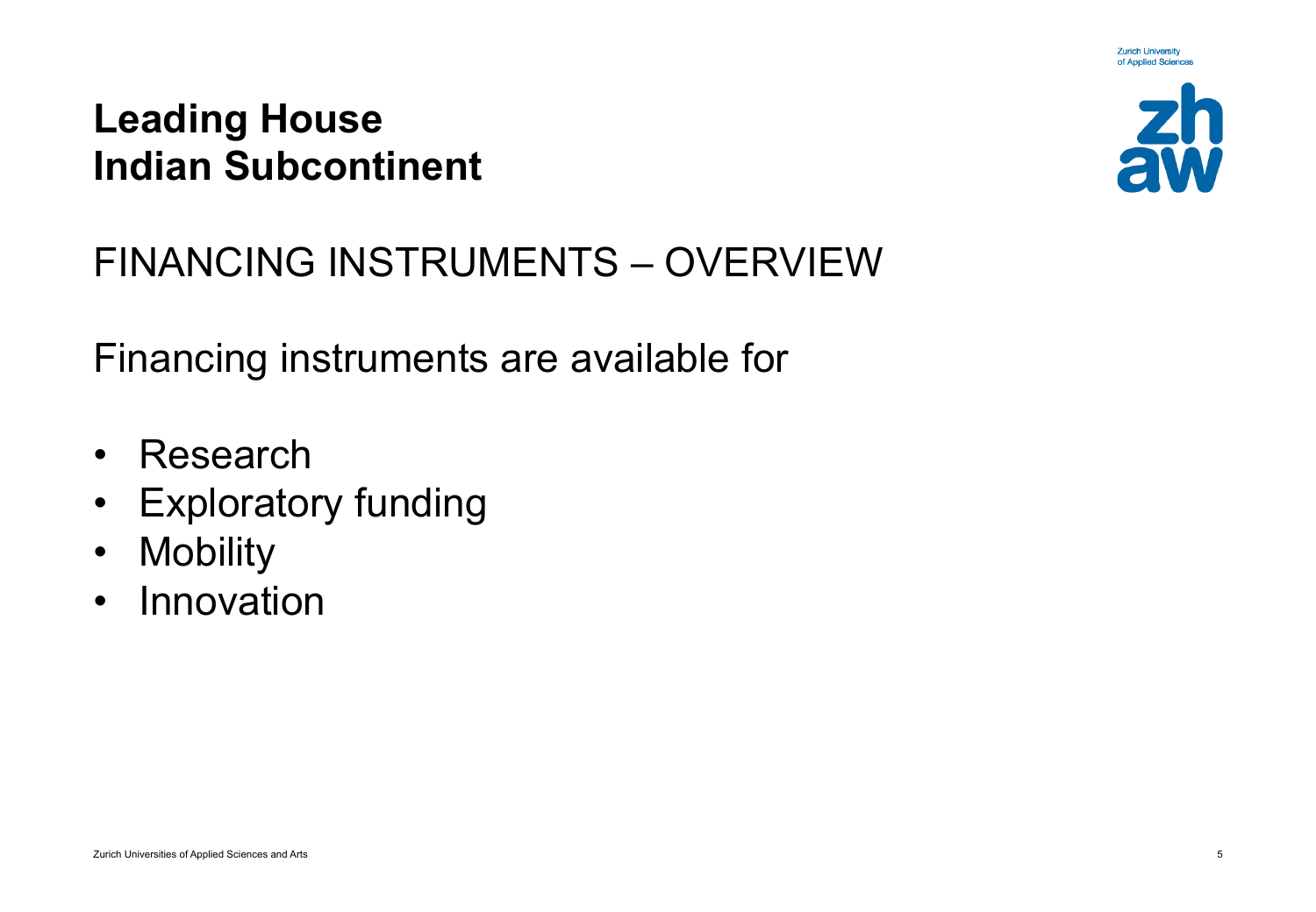

**Zurich University** 

## FINANCING INSTRUMENTS – RESEARCH

- **Seed Money:** Encourage scientific collaboration especially with partners in Iran (up to 20 kCHF per project)
- **Bridging Grants:** Continue joint research in order to prepare a grant application for a full joint research project, including social sciences (up to 10 kCHF per project)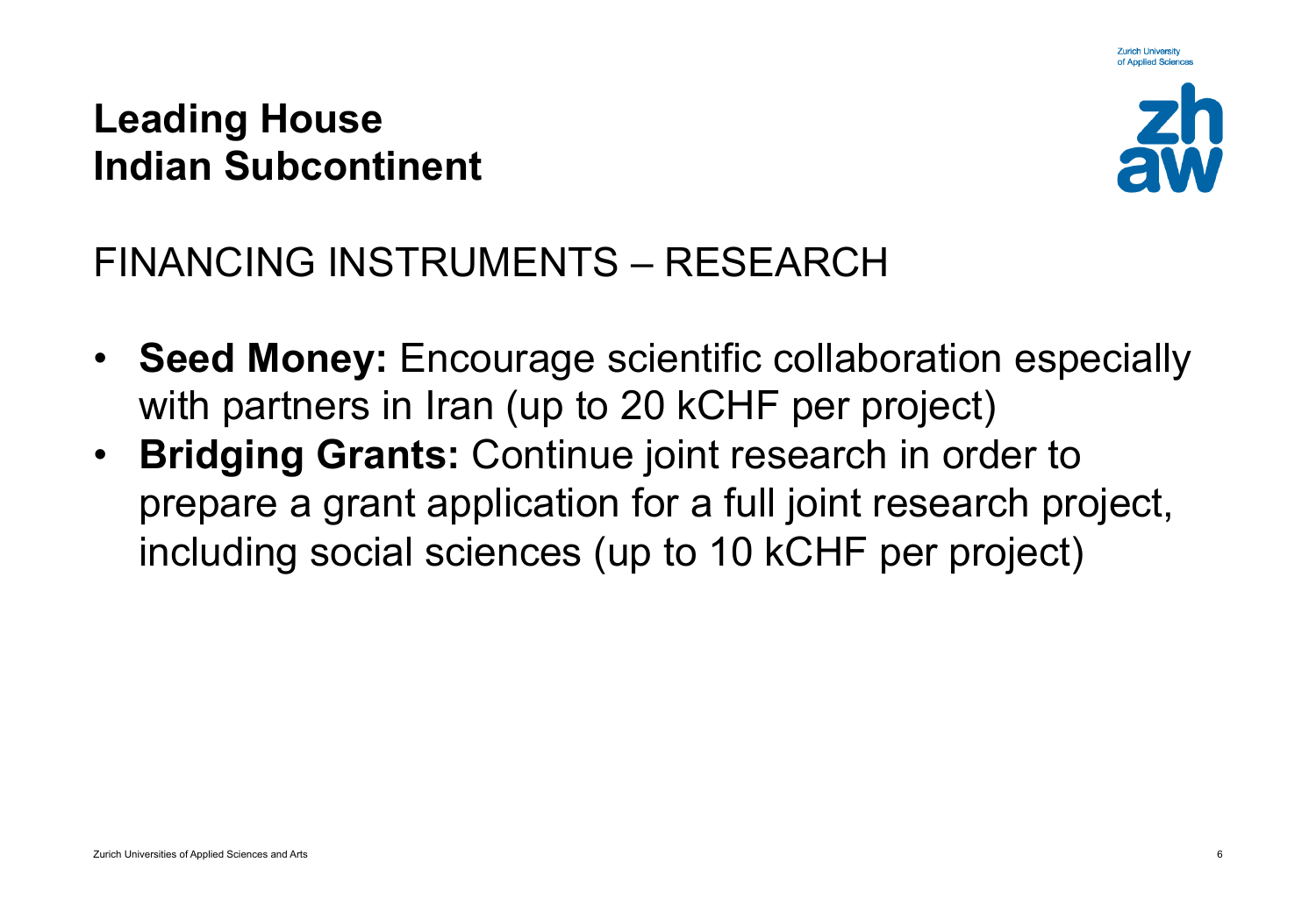

**Zurich University** 

# FINANCING INSTRUMENTS – EXPLORATORY FUNDING

- **Symposia & Workshops:** Prepare joint research calls and promote research collaboration (flexible budget)
- **Exploratory Missions:** Explore the feasibility of joint research in Iran (up to 10 kCHF per mission)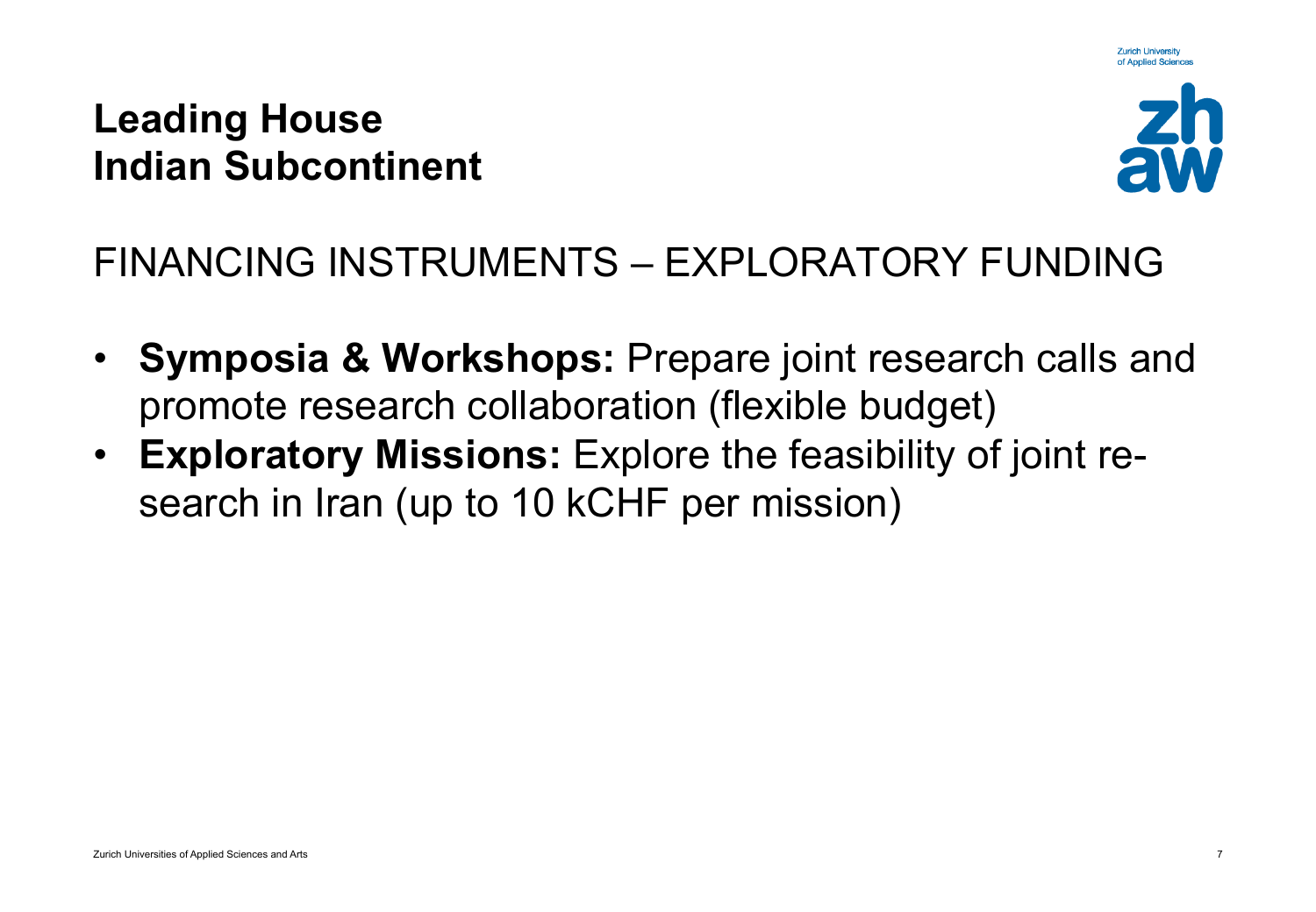

**Zurich University** 

FINANCING INSTRUMENTS – MOBILITY

• **Mobility Grants:** Support the next generation of scientists to integrate in international collaboration, including social sciences (up to 20 kCHF per grant)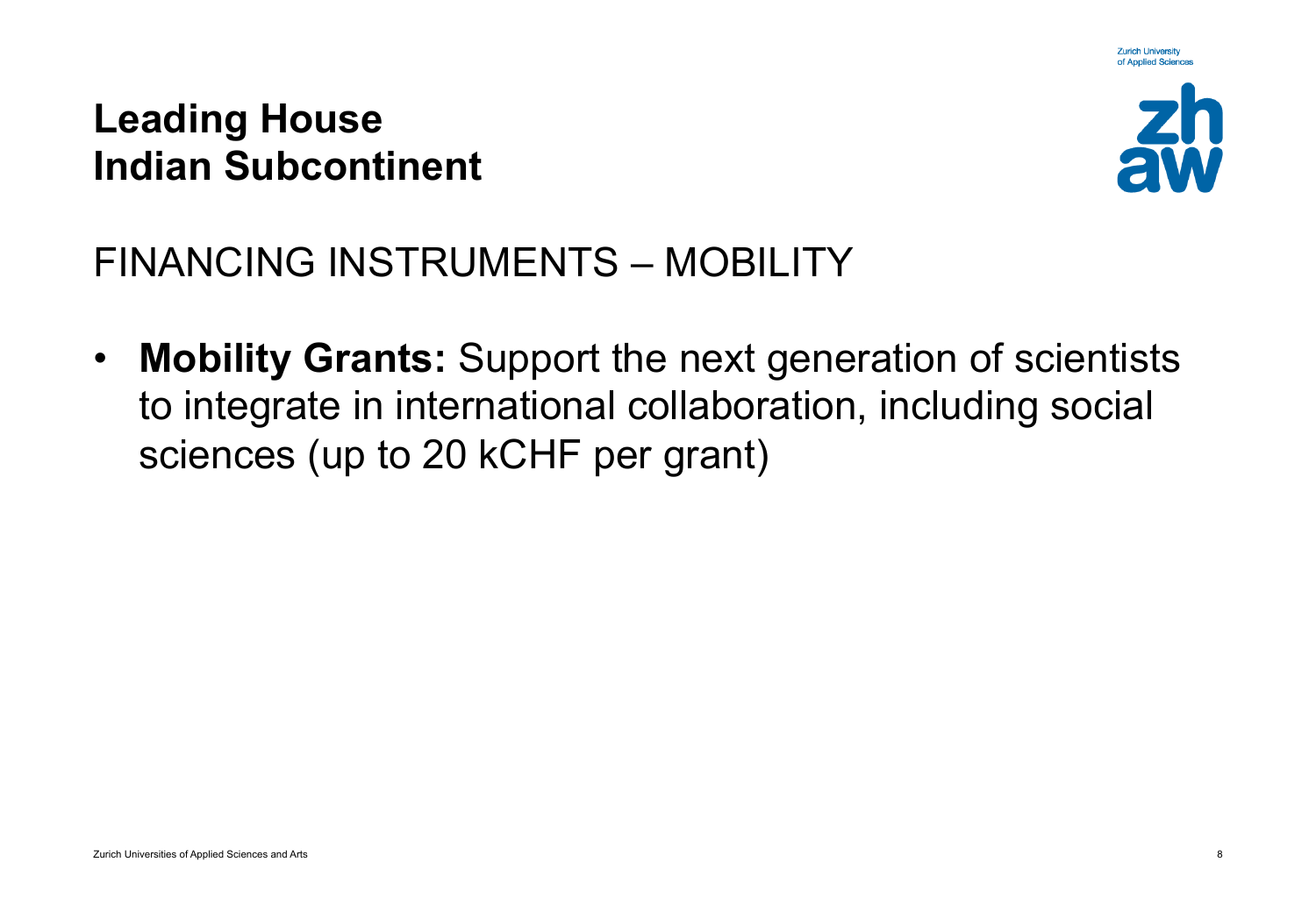

**Zurich University** 

## FINANCING INSTRUMENTS – INNOVATION

- **Academia-Industry Training (AIT):** Train young scientists in Switzerland and India to work with industry partners (130 kCHF per year)
- **Innovation Partnership Grants:** Foster collaboration between academia and industry with partners in countries other than India (25 kCHF per year)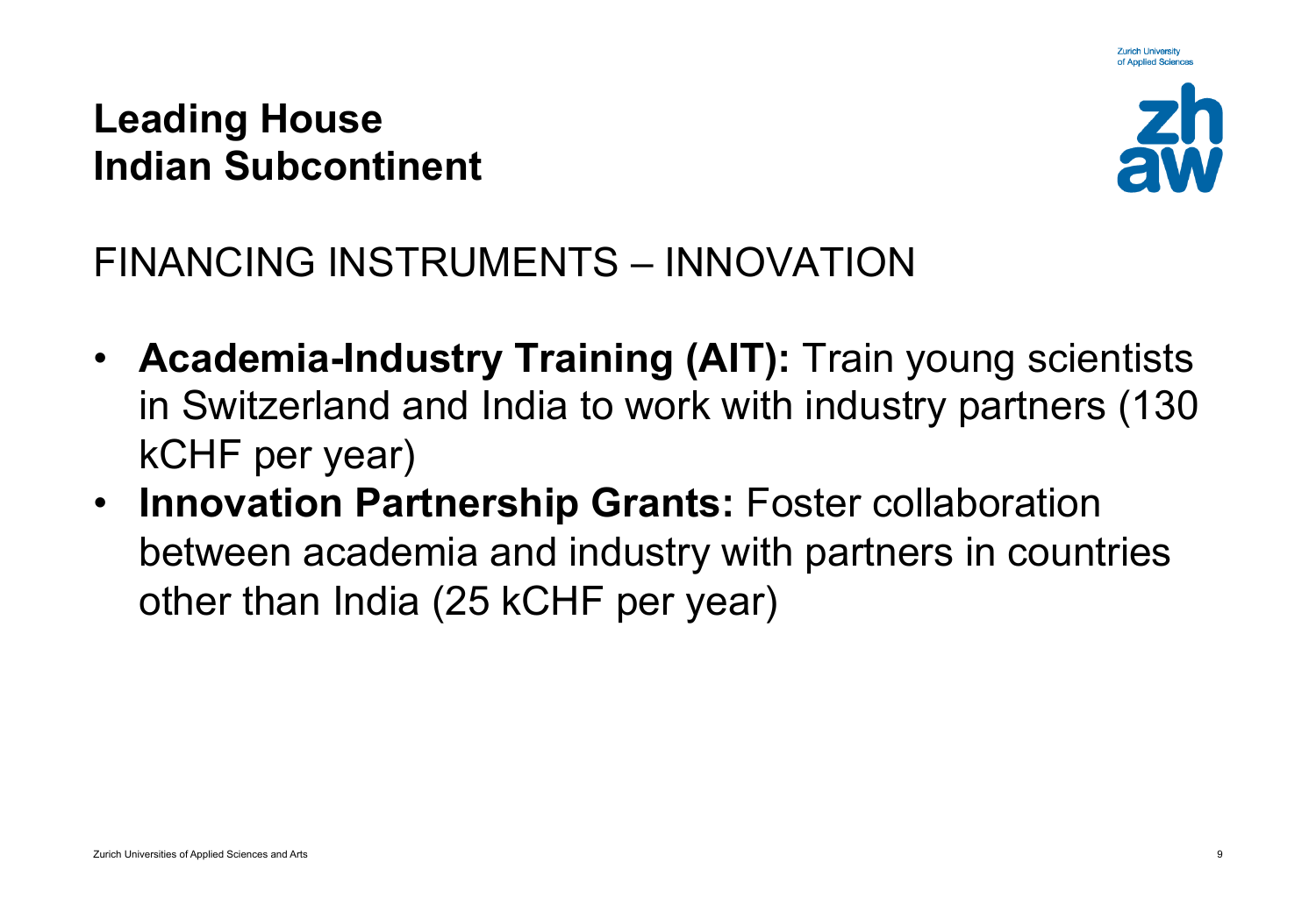

**Zurich University** of Applied Sciences

# PLANNED ACTIVITIES

|                                        | 2017  | 2018                   | 2019                   | 2020                   |
|----------------------------------------|-------|------------------------|------------------------|------------------------|
| Seed money                             |       | Iran                   | <b>Iran</b>            |                        |
| <b>Bridging grants</b>                 | India | Indian<br>Subcontinent | Indian<br>Subcontinent | Indian<br>Subcontinent |
| Symposia & workshops                   | India | Indian<br>Subcontinent | Indian<br>Subcontinent |                        |
| <b>Exploratory missions</b>            |       | Iran                   |                        |                        |
| <b>Mobility grants</b>                 |       | Indian<br>Subcontinent | Indian<br>Subcontinent |                        |
| Academia-Industry<br>Training          | India | India                  | India                  | India                  |
| <b>Innovation Partnership</b><br>Grant |       | Indian<br>Subcontinent | Indian<br>Subcontinent |                        |